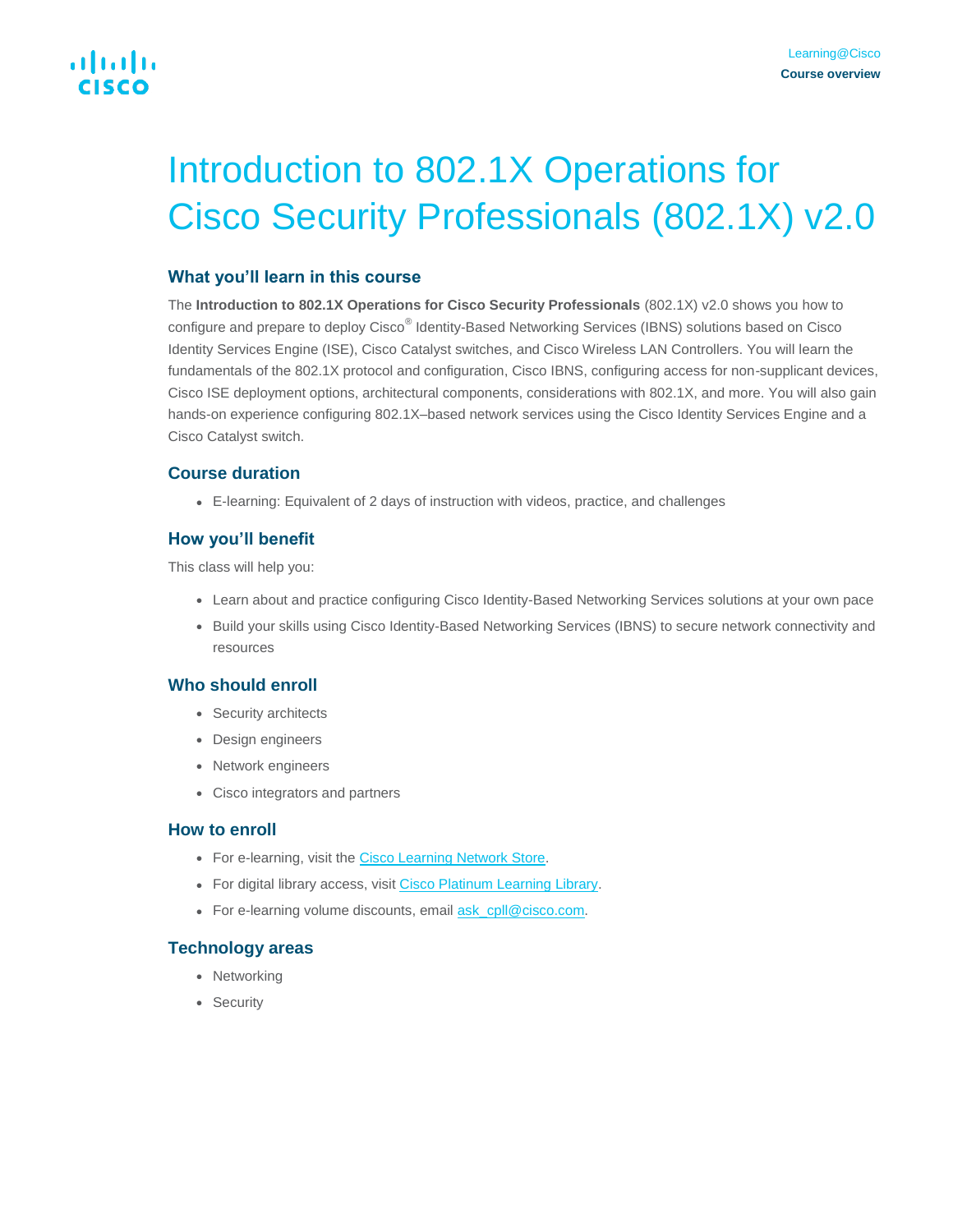# **Course details**

#### **Objectives**

After taking this course, you should be able to:

- Describe Cisco Identity-Based Networking Services (IBNS) for providing access control to corporate networks
- Describe Extensible Authentication Protocol (EAP) authentication types and methods, and the role of Remote Authentication Dial-In User Service (RADIUS) in EAP communications
- Describe how to configure Cisco Catalyst switches, Cisco Wireless LAN Controllers (WLCs), and Cisco ISE for 802.1X operation
- Describe how to configure access for non-supplicant devices in an 802.1X deployment
- Describe how to plan and deploy Cisco IBNS Networks with Cisco ISE and 802.1X

#### **Prerequisites**

To fully benefit from this course, you should have knowledge of these topics:

- Cisco wireless LAN controllers
- Basic command-line configuration of Cisco Catalyst switches
- Microsoft Windows Server Active Directory

Here are some recommended Cisco learning offerings that can help you meet these prerequisites:

- Cisco CCNA<sup>®</sup> Security Certification training
- Cisco CCNA Routing and Switching Certification training
- Cisco CCNA Wireless Certification training

#### **Outline**

- Describing Cisco Identity-Based Networking Services
	- Cisco IBNS Overview
	- Authentication, Authorization, and Accounting (AAA) Role in Cisco IBNS
	- Compare Cisco IBNS and Cisco ISE Solutions
	- Explore Cisco IBNS Architecture Components
	- Explore Cisco TrustSec
- Describing 802.1X EAP Authentication
	- Explore the IEEE 802.1X Standard
	- Explore 802.1X and EAP
	- Explain EAP Methods
	- Describe the Role of RADIUS in EAP Communications
- Configuring Devices for 802.1X Operation
	- Identify 802.1X Components and Topologies
	- Configure Cisco Catalyst Switch for 802.1X
	- Compare IBNS 1.0 and 2.0 on Cisco Catalyst Switch
	- Configure Cisco WLC for 802.1X